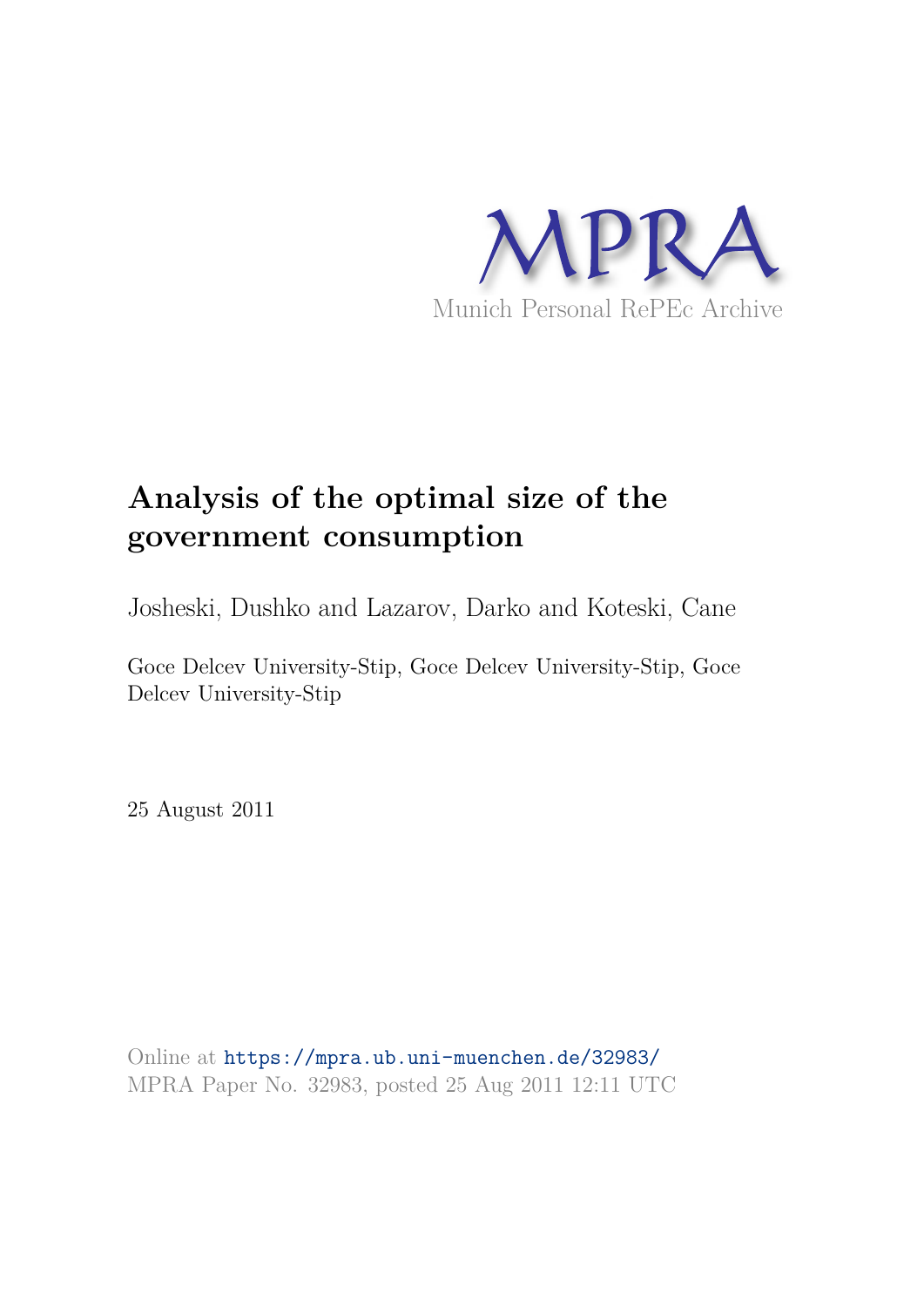### **Analysis of the optimal size of the government consumption**

Dushko Josheski<sup>1</sup> University Goce Delcev Stip Darko Lazarov<sup>2</sup> University Goce Delcev Stip Cane Koteski <sup>3</sup> University Goce Delcev Stip

### Abstract

 The aim of this paper is to investigate the size of the government in 12 OECD countries. Data are gathered from Penn Tables. Clustered robust OLS estimation techniques have been used. Also Panel estimation techniques have been applied, FE and RE estimation. The functional form is quadratic is been used, to determine the point where the size of the government is optimal. Government consumption has been used as a proxy variable for government size.

Key words: Government size, Clustered robust OLS, quadratic equation, Armey curve,Panel data, Fixed effect estimation, Random effects estimation, GLS , Pooled OLS

 1 dusko.josevski@ugd.edu.mk

<sup>2</sup> darko.lazarov@ugd.edu.mk

<sup>&</sup>lt;sup>3</sup> cane.koteski@ugd.edu.mk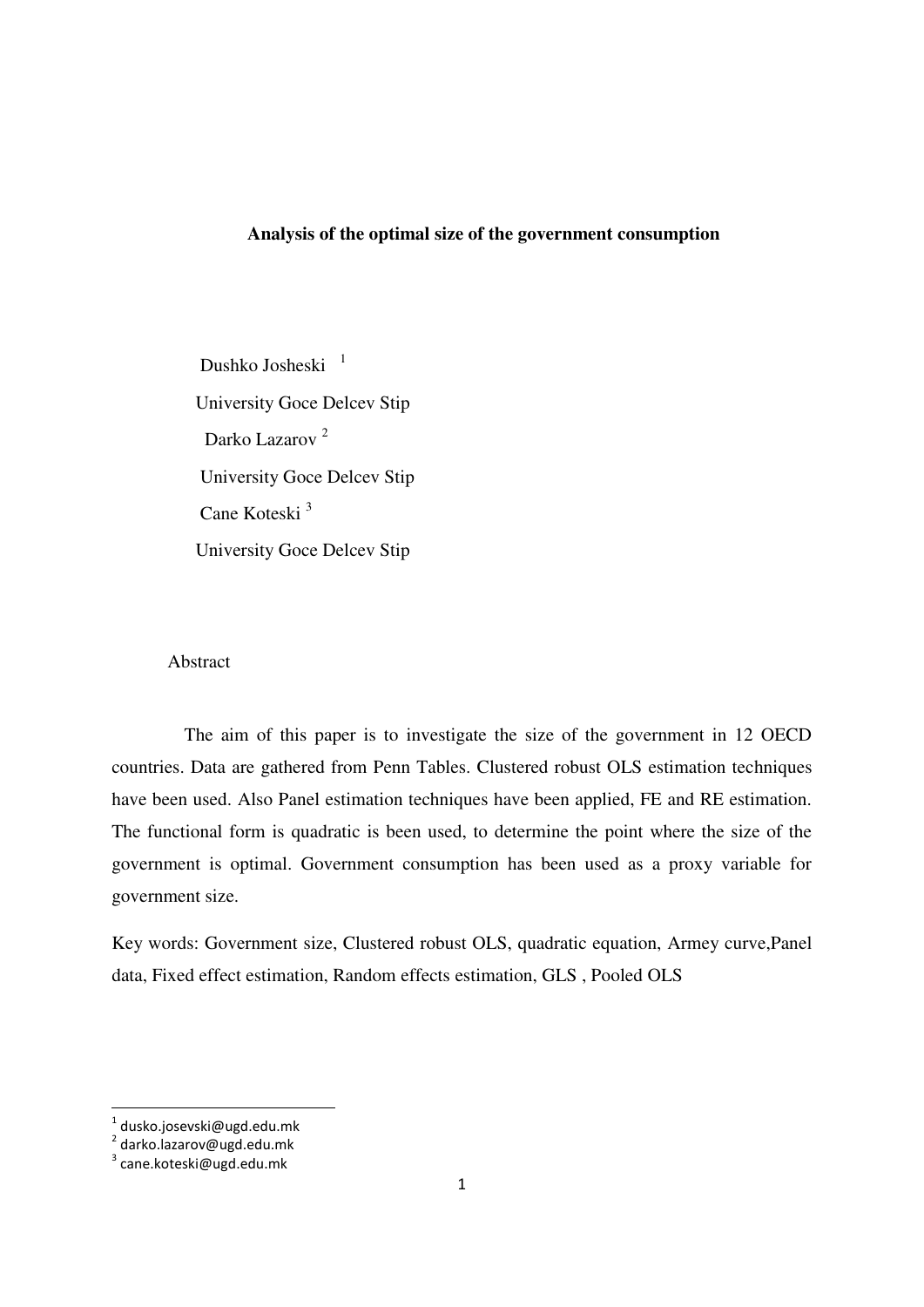### **Introduction**

-

Government consumption has been subject of interest of the economists, which is continuously increasing lately. Size of the government consumption, her role, and public sector efficiency are becoming central issue in the policies and economic debates, especially in the conditions of financial and economic crises which we are witnessing now. This is especially emphasized in the Keynesian school about the government intervention in the crisis conditions, i.e. recessions.

In this paper, with a specific econometric analysis we will try to estimate optimal size of the government for a group of countries, i.e. the level of government consumption which generates positive effects in ratio with real GDP per capita.

Economic theory analyses two types of arguments that explain size of the public consumption in a different periods of time, and between different countries.

First category of arguments is that according to the Wagner's law, public consumption elasticity in relation to GDP is larger than 1. As the countries are more developed public services consumption is becoming bigger, and with it the need for the state to provide the same.

From another side, percentage of the government consumption is increasing as a result of the fact that wage growth of the public administration is not properly followed by the productivity growth, which means part of the wage growth is not result of their productivity<sup>4</sup>, while prices of public services are relatively inelastic to the demand for those services.

Second category of arguments that explains public consumption has a political character. Public consumption is being abused for political purposes. In the time of elections governments increase government spending, without taking into account the economic arguments. Such a behavior gives incentive for higher public spending, higher then optimal and generates budget deficit, and also is a cause for low productivity of the economy. This trend is more likely, when government is made by more political parties and, when elections are held more often.

Subject of research in this paper will be analyzing the public spending, as a significant component of GDP, i.e. as a component of the total economic activity.

Methods of investigation that are being used in this article are econometric techniques for the basic estimations, mathematical models by which it is developed model for the problem that is a subject of analysis, descriptive statistics of the models .

 $4$  According to the economic logic, workers wage is determined by their productivity, i.e. the wage is determined by the marginal product of labor,  $w = VMPL$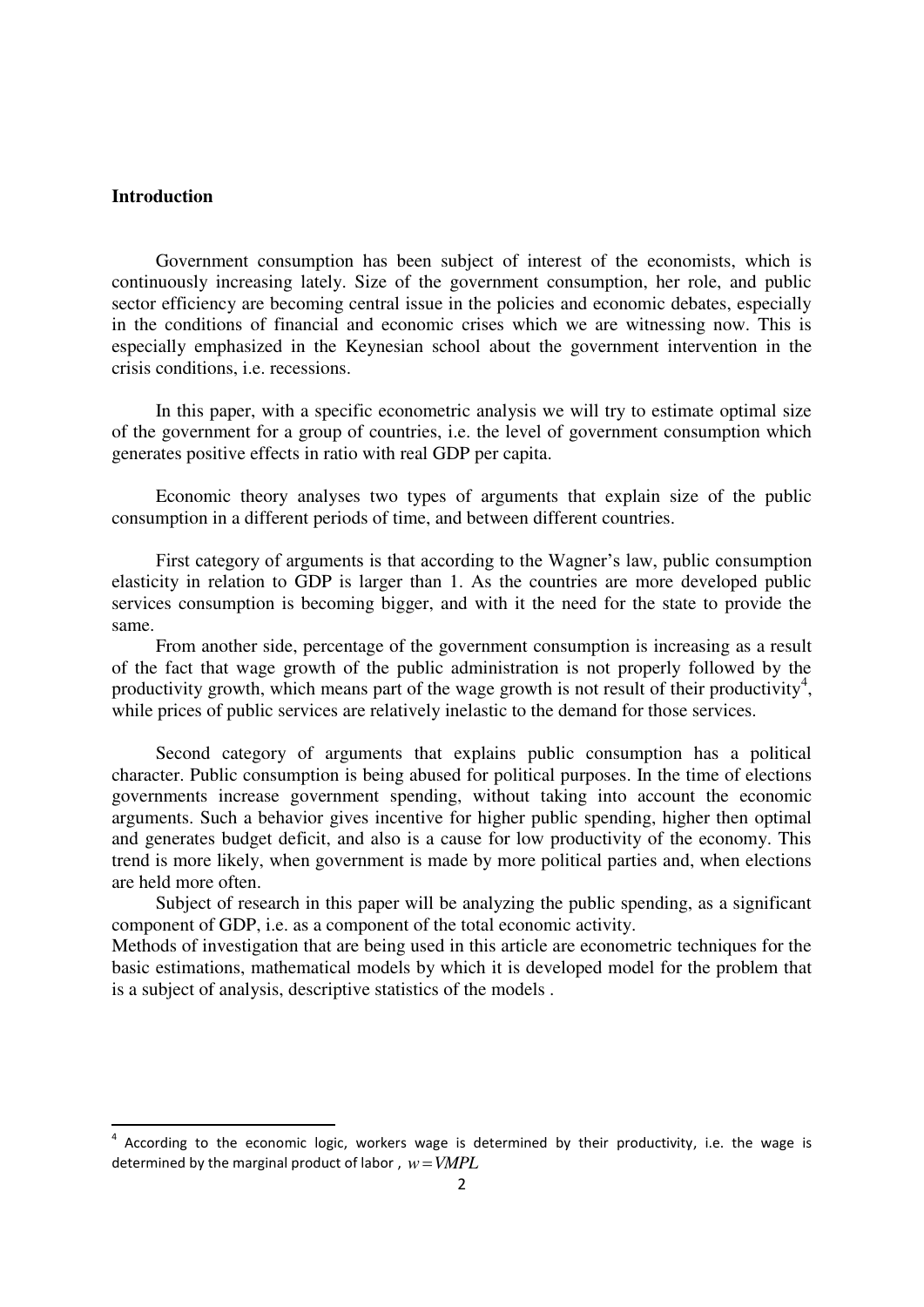### **Empirical research of the optimal size of the government in a sample of 12 OECD countries**

 In this research we picked 12 **OECD** countries (**USA, Australia, Мexico, Japan, Italy, New Zealand, Chile, Canada Denmark, Ireland, Netherlands, Belgium**), macroeconomic data cover the period 1950-2007 year, same data for the specified variables are gathered from **PWT 6.3 Penn world tables**<sup>5</sup>, this data base 188 countries. Our aim here is to check our variable of interest government spending as percentage to GDP and to estimate the optimal size of the percentage amount of the government in the real GDP. At the very beginning we are publishing descriptive statistics of the model and the description of the variables, and the variables definitions<sup>6</sup>.

| STATA <sub>10</sub><br>Variables     | Description                                                                               | obs. | mean     | Std, deviation | minimum  | maximum  |
|--------------------------------------|-------------------------------------------------------------------------------------------|------|----------|----------------|----------|----------|
| <b>REALGDPPER~</b><br>$\overline{A}$ | <b>Real GDP per capita (Lasperye)</b><br>constant price index 2005                        | 695  | 17269,8  | 8777.58        | 2741.787 | 42897.42 |
| <b>GOVREALGDP</b><br>$-E$            | Government consumption as a<br>part fo real GDP per capita %<br>constant price index 2005 | 695  | 14.4311  | 3.175982       | 7.262368 | 28.9391  |
| CONREALGDP~<br>E                     | Private consumption as a part of<br>GDP % constant price index<br>2005                    | 695  | 57.4591  | 6.156967       | 42.46756 | 79.1054  |
| <b>INVREALGDP~</b><br>Е              | <b>Investment consumption as part</b><br>of real GDP % constant price<br>index 2005       | 695  | 26.98611 | 5.197459       | 10.41108 | 43.10931 |
| <b>OPENNESS</b>                      | <b>Openness in constant 2005 prices</b><br>as $\%$                                        | 695  | 43.38808 | 33.54857       | 3.87714  | 171.4361 |
| xrat                                 | <b>Exchange rate</b> , US=1                                                               | 695  | 36.69421 | 107.2811       | .0000553 | 691.3975 |
| rgdptt                               | Terms of trade in constant prices<br>from 2005                                            | 695  | 17128.36 | 8760.543       | 2777.092 | 42835.22 |
| pop1                                 | Population growth in 000                                                                  | 695  | 1.071131 | 1.41803        | .09304   | 36.84861 |
| ppp                                  | US=1, Purchasing power parity                                                             | 695  | 22.89975 | 59.76832       | .0000371 | 250.1583 |

Descriptive statistics shows that we have 695 observations, variables that are subject of interest, are in percentages and in 2005(base year) constant prices. *Government consumption* as a percentage from GDP per capita , has mean from 14,43% from BDP per capita in the chosen group of 12 countries, with standard deviation  $+ 3.17\%$ , minimum is 7,26% from the

<u>.</u>

<sup>5</sup> Alan Heston, Robert Summers and Bettina Aten, Penn World Table Version 6.3, Center for International Comparisons of Production, Income and Prices at the University of Pennsylvania, August 2009. <http://pwt.econ.upenn.edu/>

<sup>6</sup> See **Appendix 1 Descriptive statistics of the model**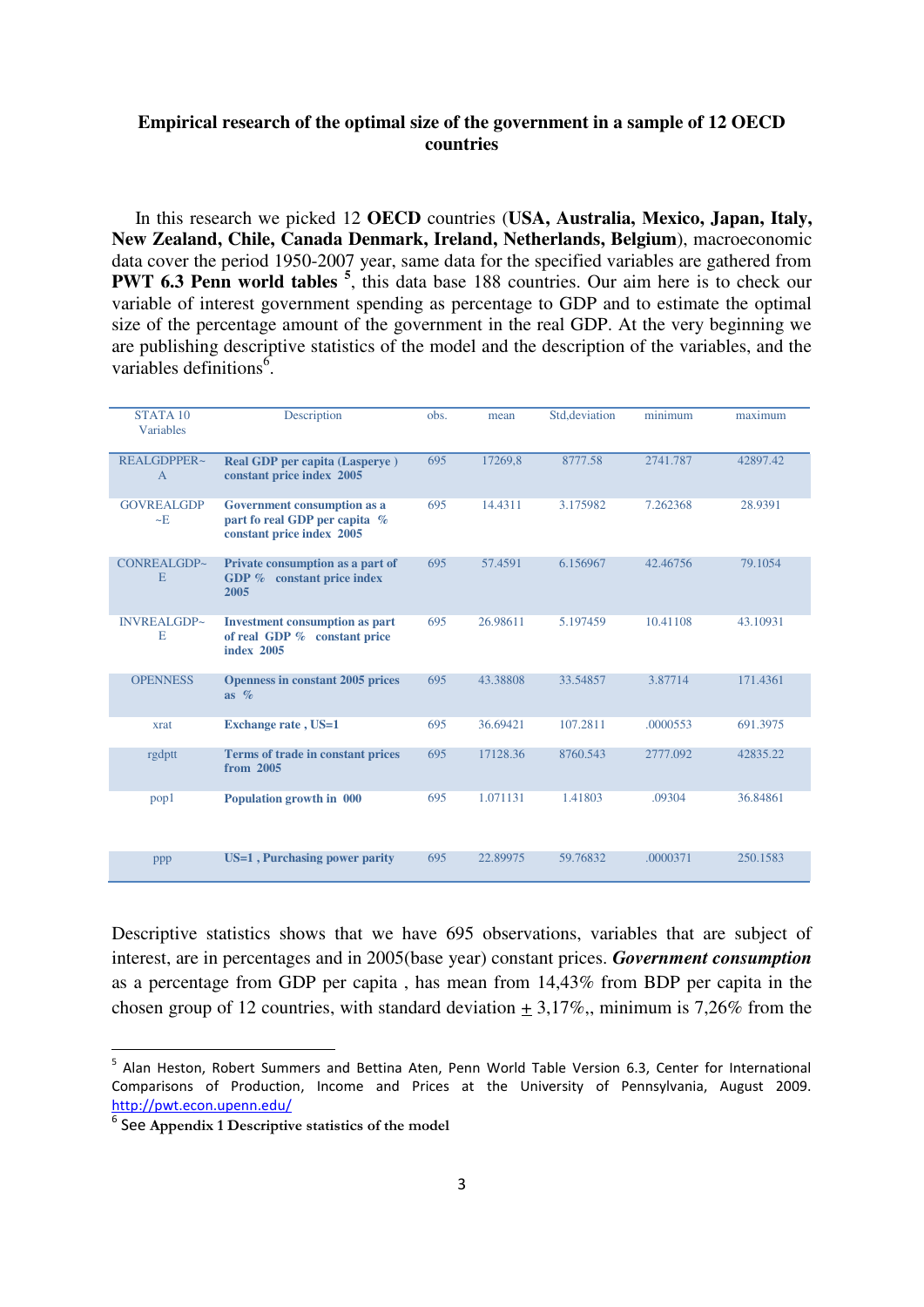GDP per capita. Participation of the *consumption* in real GDP per capita is greater and is 42,5% (minimum) to 79% (maximum) , while the mean of this variable is 57,5% of the real GDP capita. *Investment consumption* is on average 27% from the real GDP, with 10, 4% minimum and 43, 1% maximum from the real GDP per capita. *Openness* of the economy is measured as export plus import divided by real GDP per capita, on average in the chosen group of countries is 43,38% minimum with maximum of 171%, later are put in the table the descriptive statistics for *population growth*, *purchasing power parity*, and *the terms of trade*, as well as the *exchange rate*. Next will be plotted openness in constant prices as % of GDP, and the government share of GDP in % for the single countries<sup>7</sup>.



On the plot are shown average values of the government consumption from the Real GDP per capita in % by constant prices from 2005, USA on average have smallest government and highest trade openness  $(17,65\%,12,21\%)^8$ , while highest government consumption as percentage from GDP per capita, have Chile (38,57%,17,67%), Netherlands (67,66%,17,69%), also Denmark (49,24%,17,36), highest trade openness on average has Belgium (102,57%,15,24%), New Zealand (36,92%,14,63%), Canada(45,64%,14,75%), Italy(32,95%,13,73%), Japan (14,01%,14,01%) on average have same government consumption as a part of real GDP per capita, but by the openness in constant price, Canada on average is the most open economy  $(45,64\%)$ , while New Zealand  $(36,92\%)$  and Italy  $(32,95\%)$  on average have similar trade openness . These are average data of the countries for the period 1950 to 2007. These data are averages of countries in the period from 1950 to 2007. Next we will publish the regression of Clustered Robust OLS, here we introduce a new variable GOVSHARESQ~D, that is the share of the government consumption frоm the Real GDP per capita in % by constant prices from 2005 squared, reason is that we want to find the point from which government size as a percentage from the real GDP , enters the zone where the

-

<sup>7</sup> us-USA, aus- **Australia**, јаp-Japan, mex-Меxico, ita-Italy, nz-New Zealand, chi-Chile, can-Canada,den-Denmаrk, irl-Ireland, net-Holand, bel-Belgium

 $8$  In the parentheses X coordinates i.e. openness, Y coordinates i.e. part of the government consumption as % of GDP.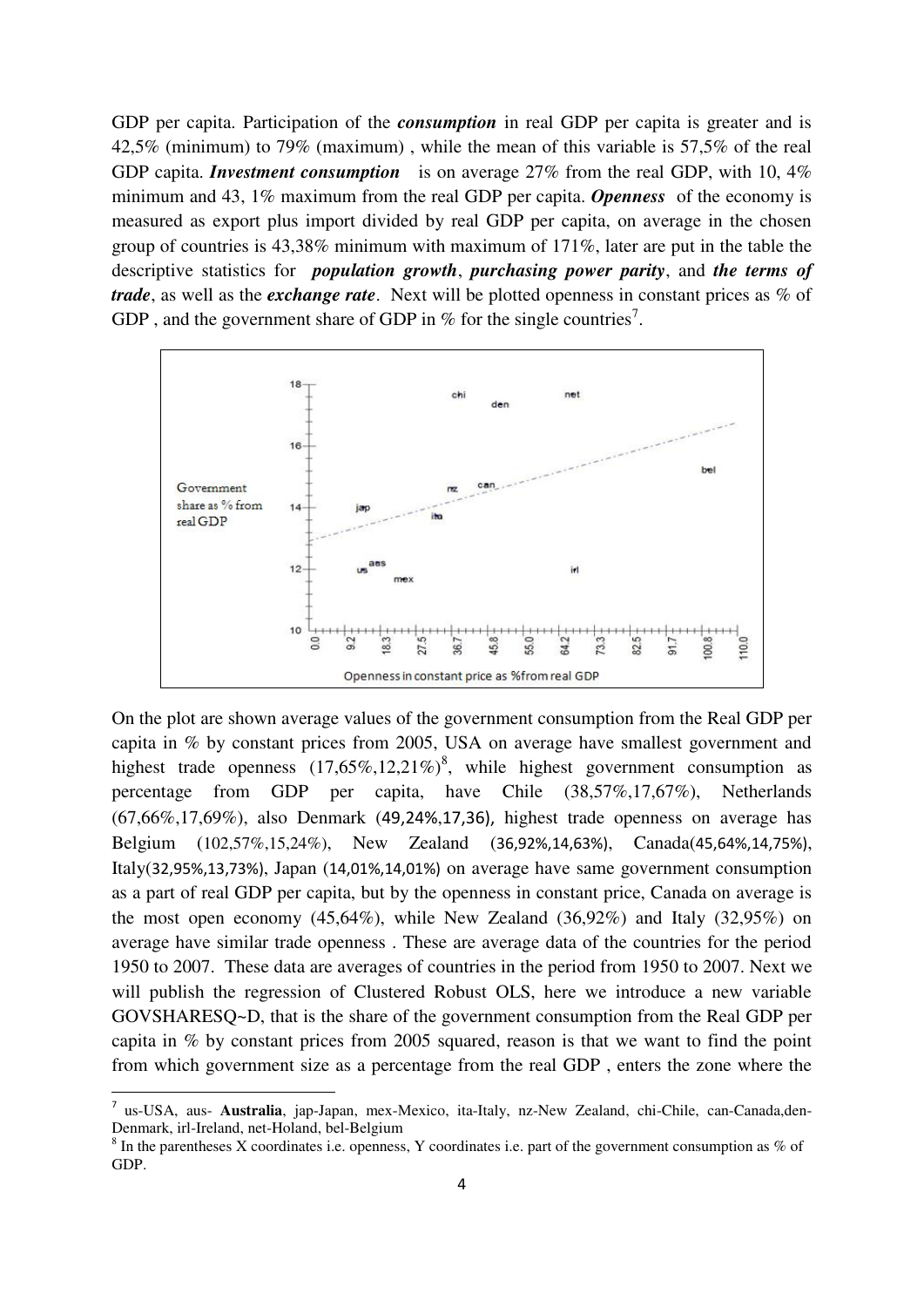law of diminishing returns is true. Theory assumes U –curve between real GDP per capita and the government consumption as percentage to GDP per capita (government size)<sup>9</sup>.

| Dependent variable real<br>GDP per capita(Lasperye)<br>index in constant price<br>from 2005 REALGDPPER~A           | (REALGDPPER~A)  | coefficient | P >  t     |
|--------------------------------------------------------------------------------------------------------------------|-----------------|-------------|------------|
| <b>Government consumption</b><br>as a share of Real GDP per<br>capita in % in constant<br>prices from 2005         | GOVREALGDP~E    | 68.62279    | 0.105      |
| <b>Government consumption</b><br>as a share of Real GDP per<br>capita in % in constant<br>prices from 2005 squared | GOVSHARESQ~D,   | $-3.819869$ | 0.000      |
| Private consumption as a<br>share of Real GDP per<br>capita in % in constant<br>prices from 2005                   | CONREALGDP~E    | $-55.32876$ | 0.000      |
| <b>Investment consumption</b><br>as a share of Real GDP per<br>capita in % in constant<br>prices from 2005         | INVREALGDP~E    | $-55.78914$ | 0.000      |
| <b>Openness in constant</b><br>prices from 2005 in %                                                               | <b>OPENNESS</b> | $-6.226271$ | 0.000      |
| Exchange rate, US=1                                                                                                | xrat            | 2.371863    | 0.000      |
| Terms of trade in constant<br>prices from 2005                                                                     | rgdptt          | 1.006269    | 0.000      |
| Population in 000                                                                                                  | pop             | $-11.60511$ | 0.000      |
| US=1, Purchasing parity                                                                                            | ppp             | $-5.200712$ | 0.000      |
| Constant                                                                                                           | cons            | 4878.165    | 0.000      |
| <b>R^2</b>                                                                                                         |                 | 0.9976      |            |
| Ho :the model has no<br>omitted variables - (Type<br>I probability error is<br>reported)                           |                 | 0.0123      |            |
| F-Tect, Ho: variables in<br>the model are jointly<br>insignificant (Type I<br>probability error is<br>reported)    |                 | Prob > F    | $= 0.0000$ |

 This regression shows that all of the coefficients are statistically significant on all levels of statistical significance, except for the government consumption that is significant on 10%, investment and the general consumption are negatively correlated with the real output per capita, as well as the trade openness which is negatively and statistically significant correlated with the real output per capita. Exchange rate and the terms of trade are positively and statistically significant correlated with the output per capita. Purchasing power parity is negatively correlated with the output.Models explanatory power is 99,76%, Functional form according to Ramsey test is statistically significant at 6% ,according to the F-test we reject the null hypothesis that the variables are jointly insignificant, and we accept the alternative of statistical significance, Type I error probability is 0.0000.Optimal size of the government

 9 See **Appendix 2 Clustered robust Regression Real GDP per capita as dependent variable**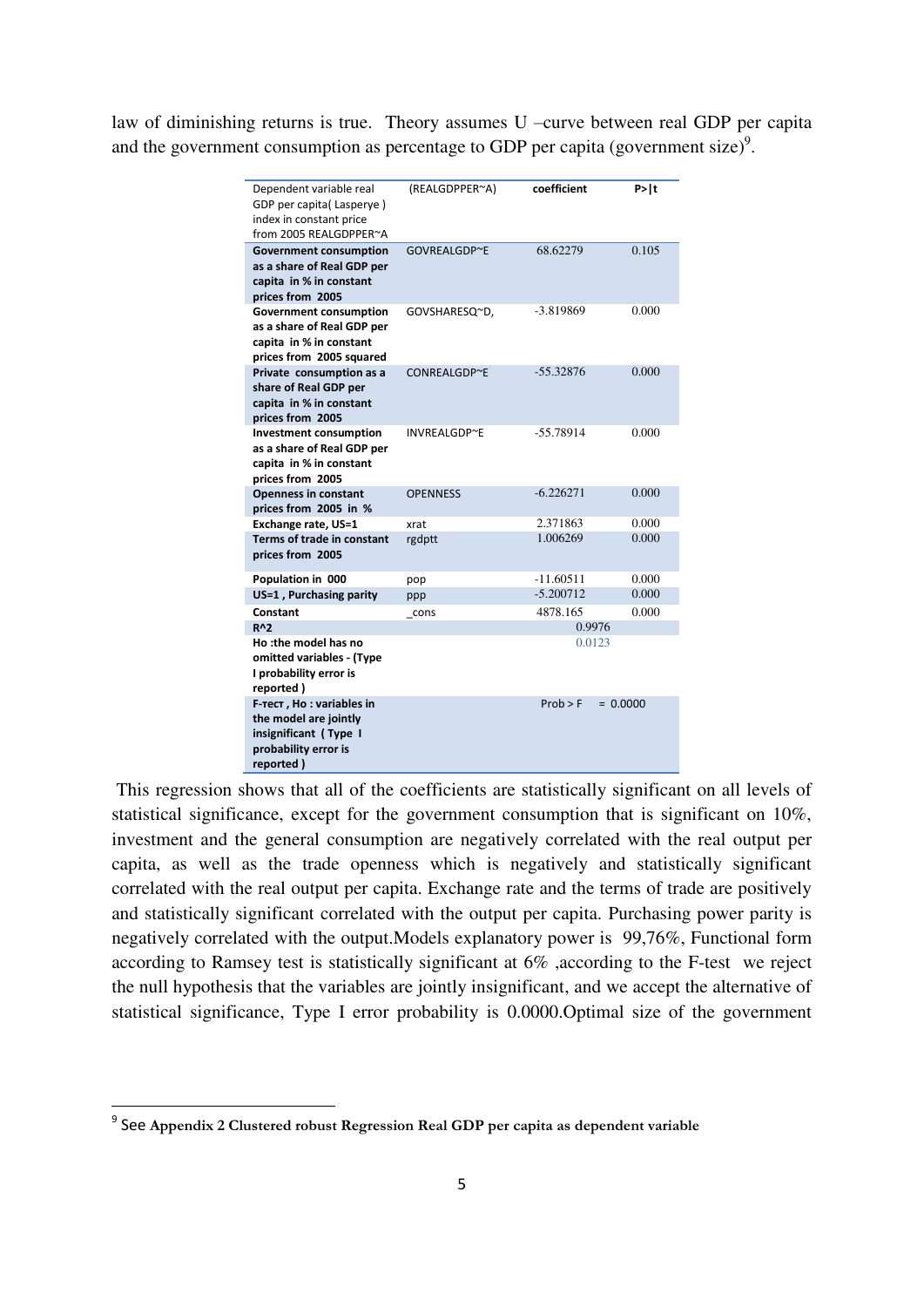consumption as percentage to real GDP per capita is  $8,98\%$  <sup>10</sup>. We reject the minus sign on 3.189869, estimated value from 8,98 percentage shows the size of the government consumption as share of real GDP per capita in the selected 12 OECD countries .Share of government consumption as percentage from the Real GDP per capita 9% had been in Mexico in the period from 1950 to 1961, and in USA from the period of 1997 to 2007.Size of the government consumption as percentage to real GDP per capita is 8,46% in USA , and in Mexico for the time period 1950-1961, government consumption as a share of the real GDP per capita is 7,71%. We are publishing regression with growth of Real GDP per capita (Lasperye 2) in constant prices from  $2005<sup>11</sup>$ .

| Dependent variable is growth<br>rate of real GDP per capita(<br>Lasperye ) index in constant<br>price from 2005 | (grgdpl2)           | <b>Coefficient</b>     | P >  t |
|-----------------------------------------------------------------------------------------------------------------|---------------------|------------------------|--------|
| Government consumption as<br>a share of Real GDP per<br>capita in % in constant<br>prices from 2005             | <b>GOVREALGDP~E</b> | $-0.1133135$           | 0.056  |
| Private consumption as a<br>share of Real GDP per capita<br>in % in constant prices from<br>2005 squared        | CONREALGDP~E        | $-0.0557851$           | 0.177  |
| Investment consumption as<br>a share of Real GDP per<br>capita in % in constant<br>prices from 2005             | <b>INVREALGDP~E</b> | 0.1333061              | 0.000  |
| <b>Openness in constant prices</b><br>from 2005 in %                                                            | <b>OPENNESS</b>     | 0.014299               | 0.004  |
| Exchange rate, US=1                                                                                             | xrat                | 0.0038683              | 0.002  |
| Population in 000                                                                                               | pop                 | $6.14e-06$             | 0.038  |
| Terms of trade in constant<br>prices from 2005                                                                  | rgdptt              | $-0.0001132$           | 0.000  |
| Time trend                                                                                                      | tt                  | 0.0002818              | 0.664  |
| Constant                                                                                                        | cons                | 4.65191                | 0.250  |
| $R^{\wedge}2$                                                                                                   |                     | 0.1512                 |        |
| Ho :the model has no<br>omitted variables - (Type I<br>probability error is reported)                           |                     | 0.0670                 |        |
| F-Tect, Ho: variables in the<br>model are jointly<br>insignificant (Type I<br>probability error is reported)    |                     | Prob > F<br>$= 0.0000$ |        |

 Date from this regression cover the period from 1950-2007 for every of the 12 selected OECD countries, functional form is good on 5% level of significance

.<br>-

<sup>&</sup>lt;sup>10</sup> In the estimated equation from the previous page  $\hat{\beta_1}$  >0,  $\hat{\beta_1}$  <0, turning point (or the function maximum) always is achieved on the  $x$  two times over the absolute value of the coefficient  $x^2$   $x^* = \left| \frac{\beta_1}{\left(2 * \hat{\beta}_2\right)} \right|$ ˆ  $\beta$  $x^* = \left| \frac{\beta_1}{(2*\hat{\beta}_2)} \right| = \left| \frac{68,62279}{(2*3,819869)} \right| = 8,982349\%$  $\frac{68,62279}{258,6225}$ 

<sup>11</sup> See **Appendix 3 Growth rate of Real GDP per capita as dependent variable**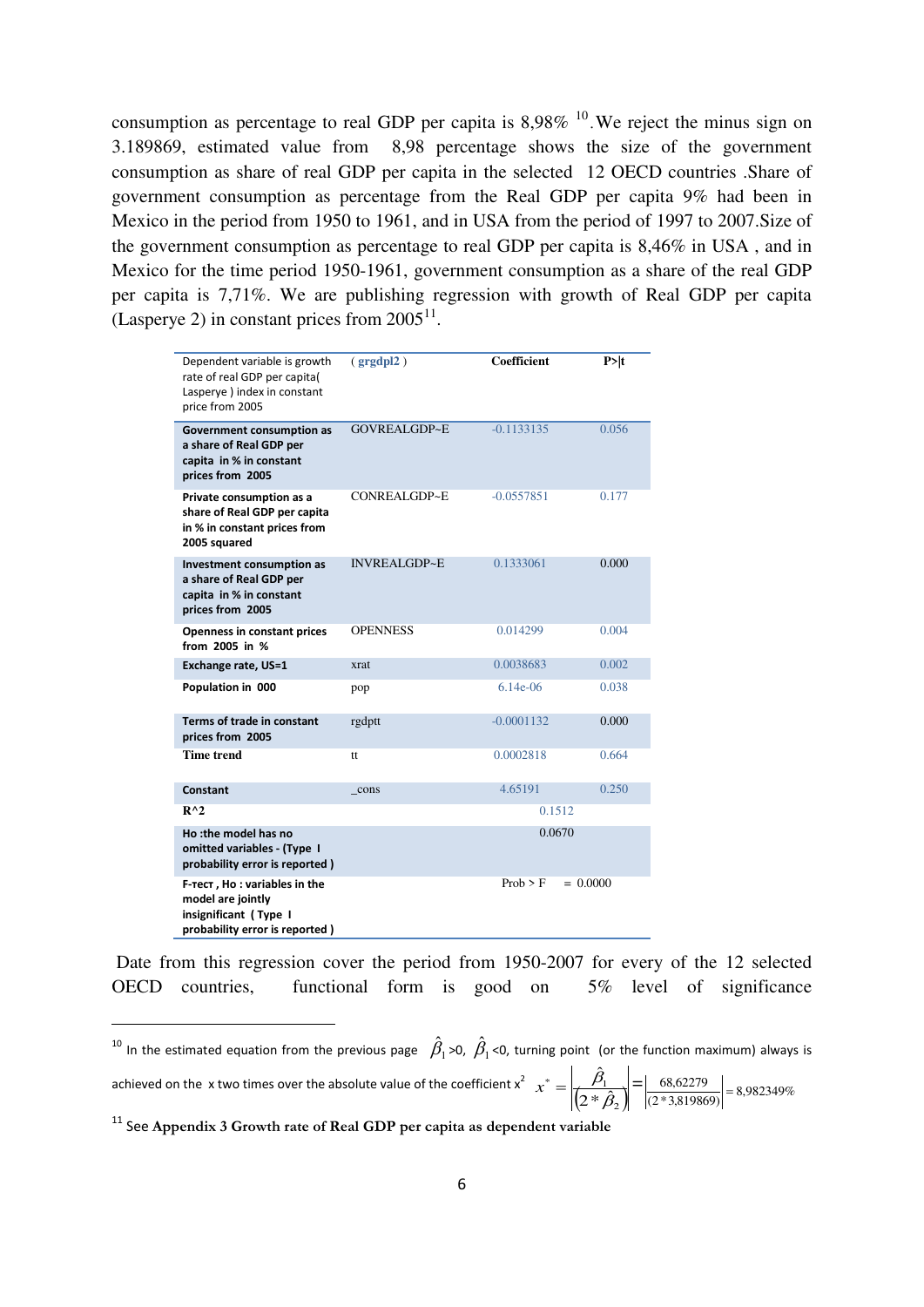(p=0.0670).Government size as percentage of GDP is negatively correlated with the growth of real GDP per capita (if the share of the government consumption as a percentage to GDP increases by 1%, growth rate of the lower output per capita will decrease on average by 0.11%), household consumption is statistically insignificant variable, 1% increase in the investment consumption will induce increase in the real growth per capita by 0.13 %, openness is positively correlated with the growth rate of Real GDP per capita, 1% increase in the openness of the economy will induce increase in the growth rate of the country ,which is statistically and economically significant and its size is 0.13%,exchange rate and population in thousands, are positively and statistically significantly correlated with the growth rate of the Real GDP per capita. While the terms of trade are negatively correlated with the economic growth, terms of trade coefficient is statistically significant, but is very small in size. For the purpose of the analysis we have put time trend variable, but it is statistically insignificant. Explanatory power of the model is 0.1512.

### Panel estimation techniques

 In the previous section we used Pooled OLS to estimate the optimal size of the government. Now we are going to apply Panel estimation techniques. Here year is the time variables, while Panel ID variable is fcode2 for each country.

#### **Fixed effects estimation**

 In the fixed effect estimation Panel ID variable is fcode2 there are 694 observations from 12 countries in this estimation results are as follows. In this regression overall fit is more than 99 %. There are 56 observations per group.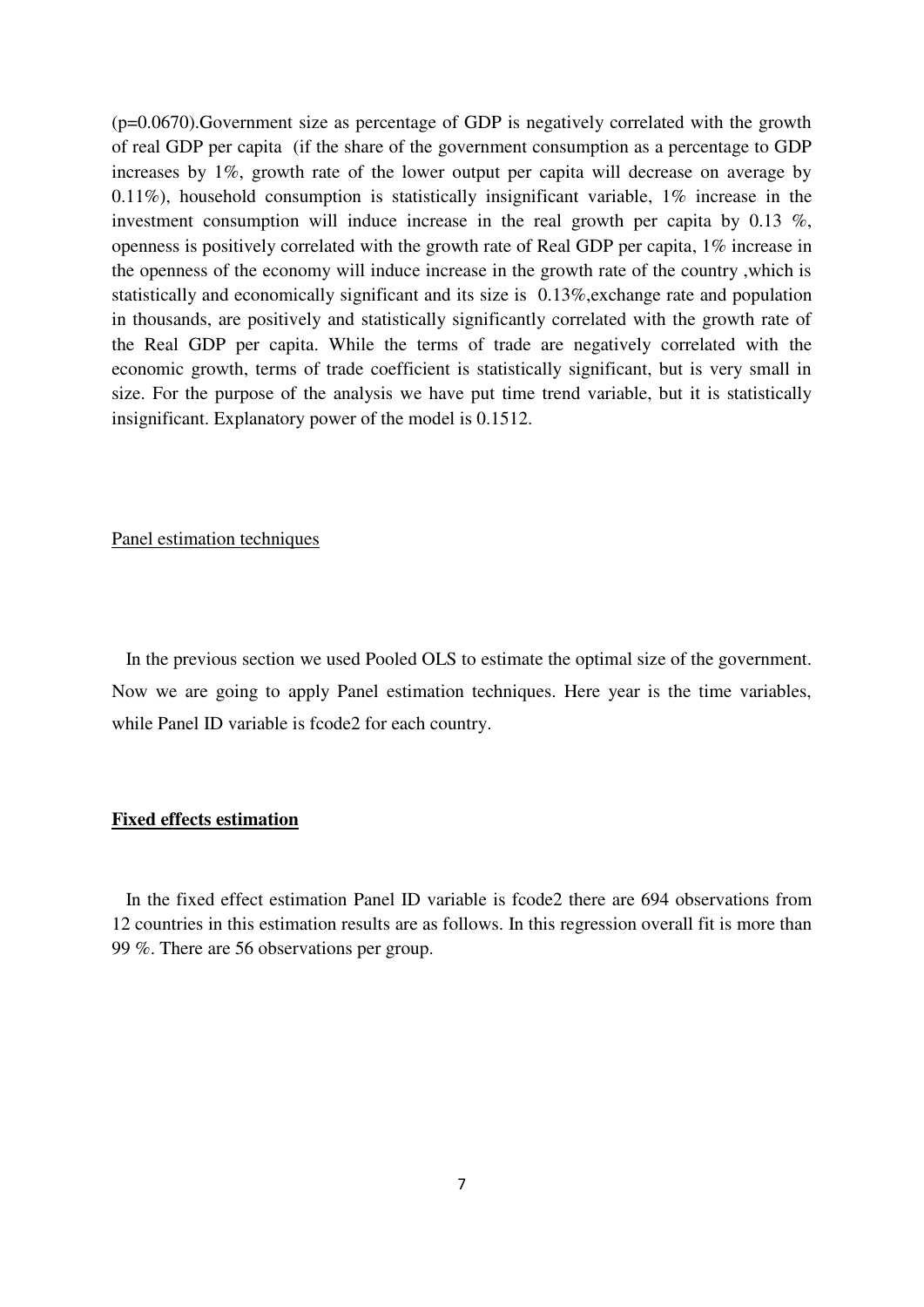Fixed effect estimation results <sup>12</sup>

| Dependent variable real<br>GDP per capita(<br>Lasperye) index in<br>constant price from 2005<br>REALGDPPER~A    | (REALGDPPER~A)      | coefficient  | P>  t      |
|-----------------------------------------------------------------------------------------------------------------|---------------------|--------------|------------|
| Government<br>consumption as a share<br>of Real GDP per capita<br>in % in constant prices<br>from 2005          | GOVREALGDP~E        | 66.14722     | 0.061      |
| Government<br>consumption as a share<br>of Real GDP per capita<br>in % in constant prices<br>from 2005 squared  | GOVSHARESQ~D,       | $-2.499048$  | 0.015      |
| Private consumption<br>as a share of Real GDP<br>per capita in $%$ in<br>constant prices from<br>2005           | CONREALGDP~E        | $-25.43965$  | 0.000      |
| <b>Investment</b><br>consumption as a share<br>of Real GDP per capita<br>in % in constant prices<br>from 2005   | <b>INVREALGDP~E</b> | $-37.95461$  | 0.000      |
| <b>Openness in constant</b><br>prices from 2005 in<br>$\mathcal{O}_0$                                           | <b>OPENNESS</b>     | $-10.40926$  | 0.000      |
| <b>Exchange rate, US=1</b>                                                                                      | xrat                | 1.844617     | 0.000      |
| Terms of trade in<br>constant prices from<br>2005                                                               | rgdptt              | 1.027499     | 0.000      |
| Population in 000                                                                                               | pop                 | 5.214396     | 0.614      |
| US=1, Purchasing<br>parity                                                                                      | ppp                 | $-0.7509224$ | 0.552      |
| <b>Constant</b>                                                                                                 | cons                | 2144.018     | 0.003      |
| $R^{\wedge}2$ overall                                                                                           |                     | 0.9976       |            |
|                                                                                                                 |                     |              |            |
| F-Tect, Ho: variables<br>in the model are jointly<br>insignificant (Type I<br>probability error is<br>reported) |                     | Prob > F     | $= 0.0000$ |

From the above data and using the Armey curve, optimal size of the government is computed as follows

$$
x^* = \left| \frac{\hat{\beta}_1}{\left(2 * \hat{\beta}_2\right)} \right| = \left| \frac{66,14722}{\left(2 * 2,499\right)} \right| = 13,23474\%
$$

So according to fixed effect estimator optimal size of the government is 13,23% as share of real GDP .

-

<sup>&</sup>lt;sup>12</sup> See Appendix 4 fixed effect estimation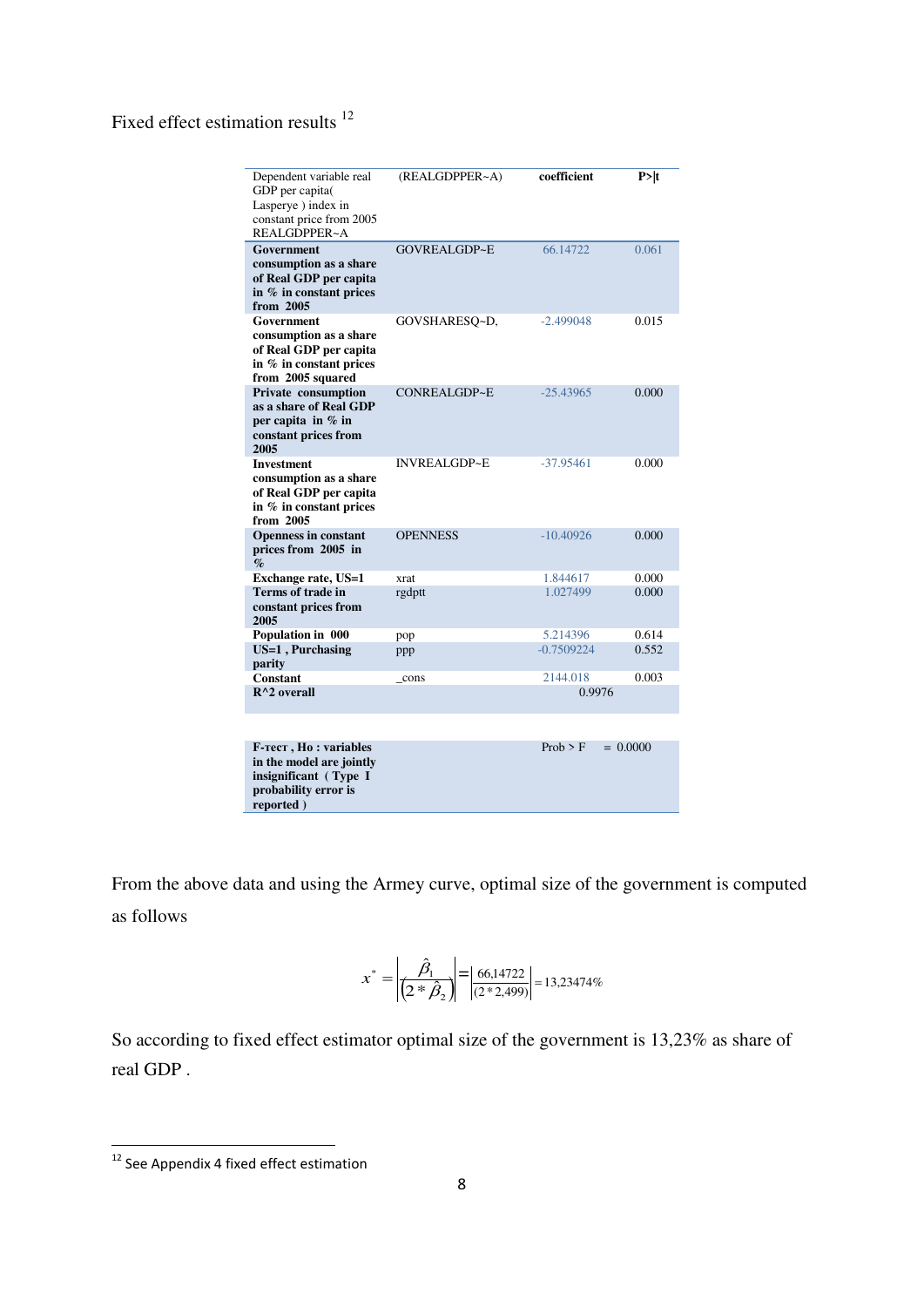## Random effects estimation $13$

Here we run Generalized effects least squares regression, group variable or Panel ID is fcode2 . Fit of the regression within , between and overall is higher than 99%.

| Dependent variable real<br>GDP per capita(Lasperye<br>) index in constant price<br>from 2005<br>REALGDPPER~A    | (REALGDPPER~A)      | coefficient | P>  t      |
|-----------------------------------------------------------------------------------------------------------------|---------------------|-------------|------------|
| Government<br>consumption as a share<br>of Real GDP per capita<br>in % in constant prices<br>from 2005          | GOVREALGDP~E        | 66.73584    | 0.059      |
| Government<br>consumption as a share<br>of Real GDP per capita<br>in % in constant prices<br>from 2005 squared  | GOVSHARESQ~D,       | $-2.825552$ | 0.006      |
| Private consumption as<br>a share of Real GDP per<br>capita in % in constant<br>prices from 2005                | CONREALGDP~E        | $-28.06088$ | 0.000      |
| <b>Investment</b><br>consumption as a share<br>of Real GDP per capita<br>in % in constant prices<br>from 2005   | <b>INVREALGDP~E</b> | -39.79737   | 0.000      |
| <b>Openness in constant</b><br>prices from 2005 in $%$                                                          | <b>OPENNESS</b>     | $-7.964498$ | 0.000      |
| Exchange rate, US=1                                                                                             | xrat                | 2.13594     | 0.000      |
| <b>Terms of trade in</b><br>constant prices from<br>2005                                                        | rgdptt              | 1.019866    | 0.000      |
| Population in 000                                                                                               | pop                 | 1.5050583   | 0.886      |
| US=1, Purchasing<br>parity                                                                                      | ppp                 | $-2.598202$ | 0.019      |
| Constant                                                                                                        | cons                | 2466.676    | 0.001      |
| $R^{\wedge}2$ overall                                                                                           |                     | 0.9972      |            |
|                                                                                                                 |                     |             |            |
| F-Tect, Ho: variables<br>in the model are jointly<br>insignificant (Type I<br>probability error is<br>reported) |                     | Prob > F    | $= 0.0000$ |

From the above data and using the Armey curve, optimal size of the government is computed as follows

$$
x^* = \left| \frac{\hat{\beta}_1}{\left(2 * \hat{\beta}_2\right)} \right| = \left| \frac{66,73584}{\left(2 * 2,82552\right)} \right| = 11,81\%
$$

So according to fixed effect estimator optimal size of the government is 11,81% as share of real GDP .

-

 $13$  See Appendix 5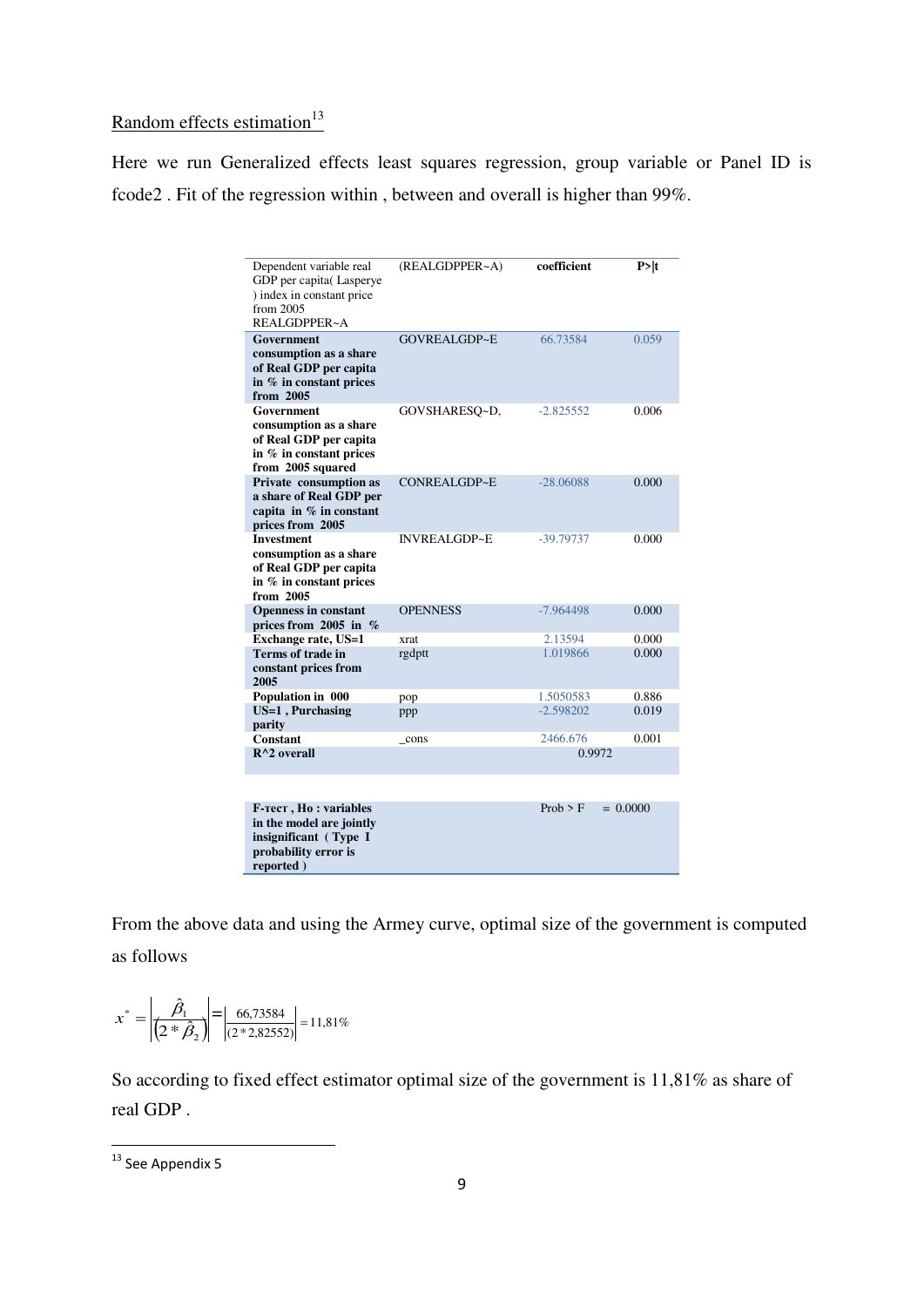So in conclusion three estimators used in this paper Pooled OLS estimation technique, and Random effects estimator as well as Fixed effect estimator gave similar results. Highest government size we got with Fixed effects estimation above 13 percent on average.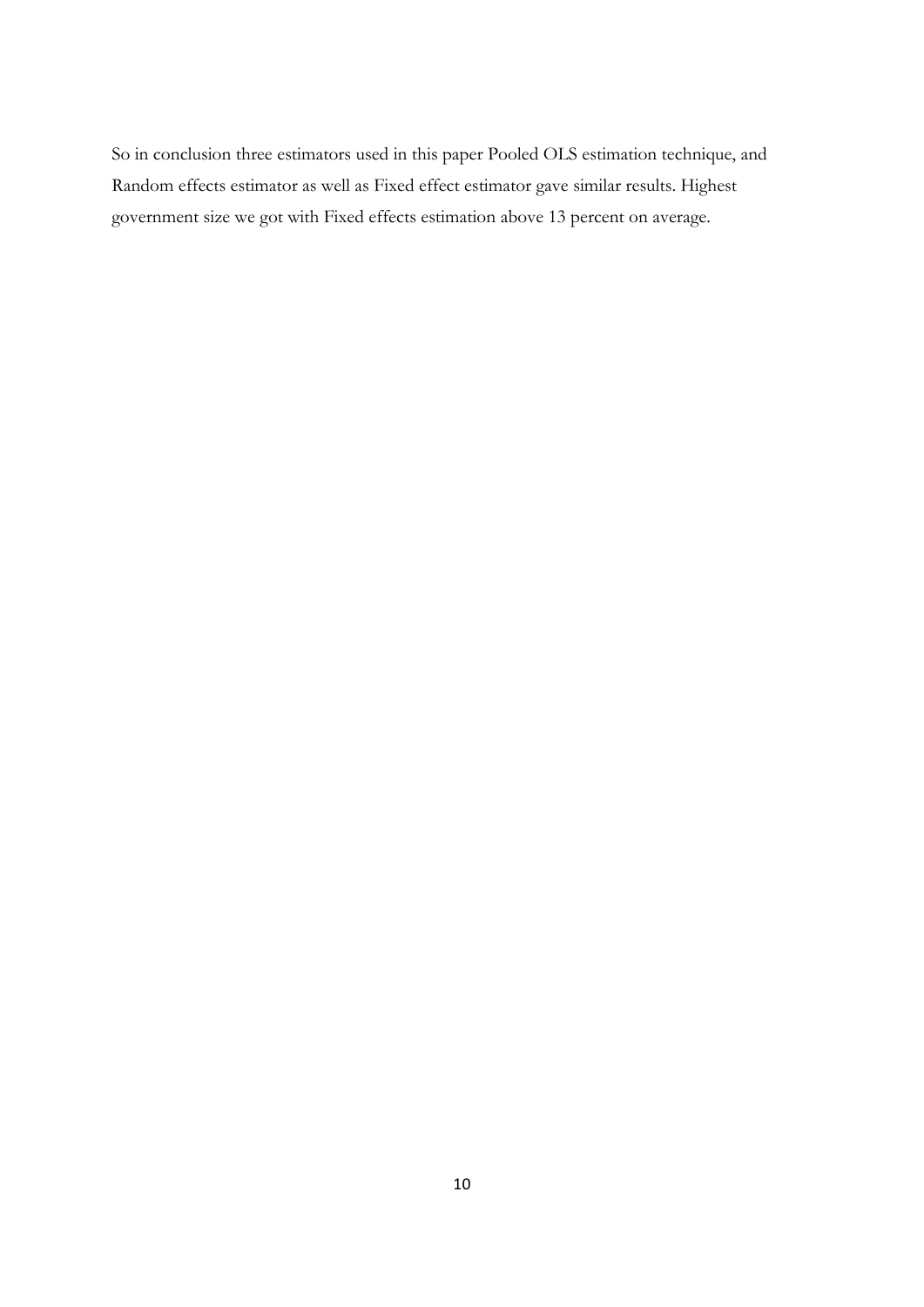# **Appendix 1 Descriptive statistics of the model**

| Variable   Obs Mean Std. Dev. Min Max                  |                                     |          |
|--------------------------------------------------------|-------------------------------------|----------|
|                                                        |                                     |          |
| REALGDPPER~A   695 17269.88 8777.58 2741.787 42897.42  |                                     |          |
| Appendix 1 Descriptive statistics of the model         |                                     |          |
|                                                        |                                     |          |
| GOVREALGDP~E   695 14.4311 3.175982 7.262368 28.9391   |                                     |          |
| GOVSHARESQ~D   695 218.3289 99.99675 52.74199 837.4717 |                                     |          |
| CONREALGDP~E   695 57.4591 6.156967 42.46756 79.1054   |                                     |          |
| INVREALGDP~E   695 26.98611 5.197459 10.41108 43.10931 |                                     |          |
|                                                        |                                     |          |
| OPENNESS   695 43.38808 33.54857 3.87714 171.4361      |                                     |          |
| xrat   695 36.69421 107.2811 .0000553 691.3975         |                                     |          |
| rgdptt   695                                           | 17128.36 8760.543 2777.092 42835.22 |          |
| pop1   695                                             | 1.071131 1.41803 .09304             | 36.84861 |
| ppp   695 22.89975 59.76832 .0000371 250.158           |                                     |          |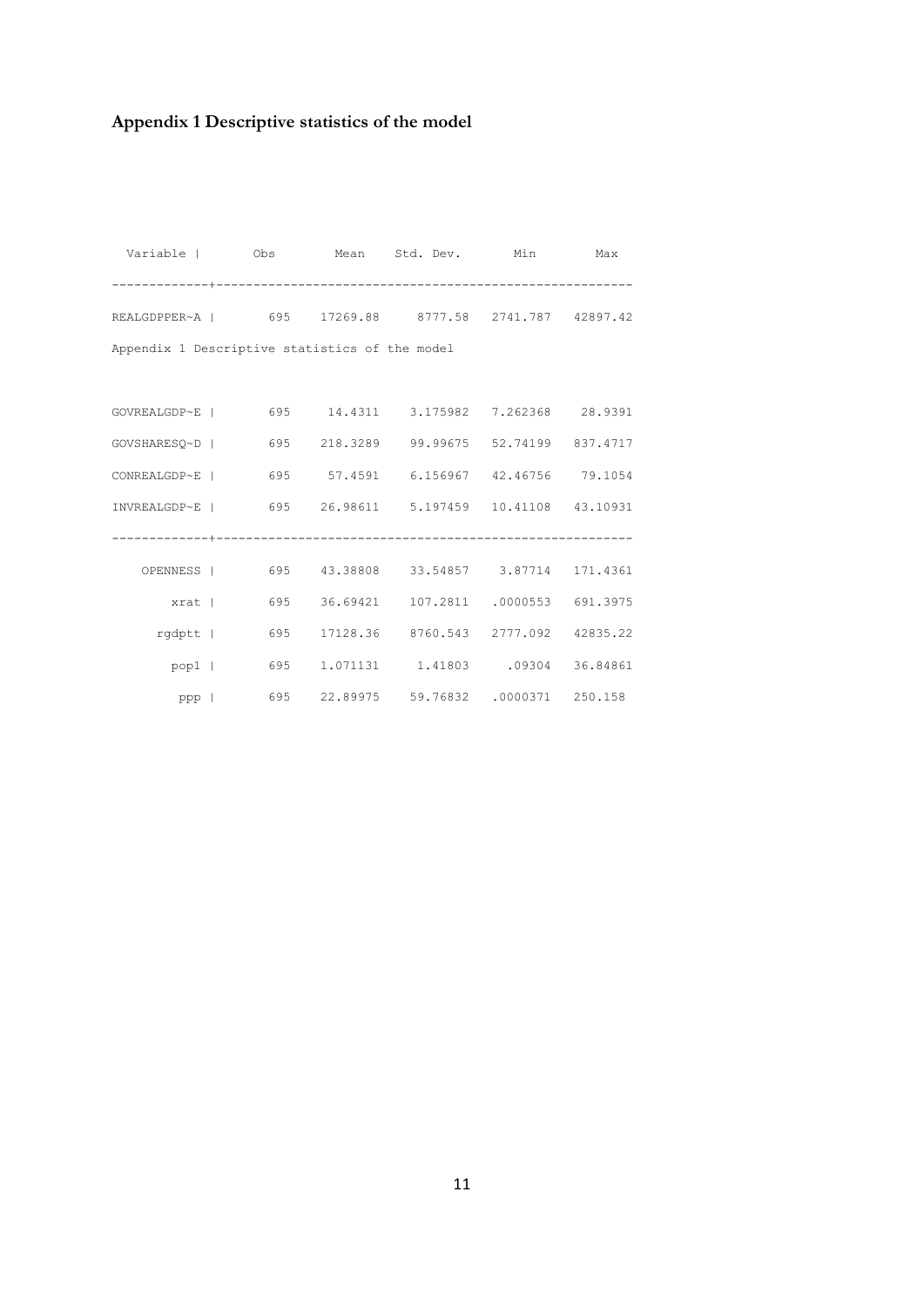| Linear regression |              |        |  | Number of $obs = 694$                                                 |  |
|-------------------|--------------|--------|--|-----------------------------------------------------------------------|--|
|                   |              |        |  | $F(9, 684) = 51679.07$                                                |  |
|                   |              |        |  | $Prob > F$ = 0.0000                                                   |  |
|                   |              |        |  | $R$ -squared = $0.9976$                                               |  |
|                   |              |        |  | Root MSE = $436.51$                                                   |  |
|                   |              |        |  |                                                                       |  |
|                   |              |        |  |                                                                       |  |
|                   | $\mathbf{I}$ | Robust |  |                                                                       |  |
|                   |              |        |  | REALGDPPER~A   Coef. Std. Err. t P> t  [95% Conf. Interval]           |  |
|                   |              |        |  |                                                                       |  |
|                   |              |        |  | GOVREALGDP~E   68.62279 42.30704 1.62 0.105 -14.44447 151.6901        |  |
|                   |              |        |  | GOVSHARESQ~D   -3.819869 1.084127 -3.52 0.000 -5.948485 -1.691253     |  |
|                   |              |        |  | CONREALGDP~E   -55.32876 8.037879 -6.88 0.000 -71.11064 -39.54688     |  |
|                   |              |        |  | INVREALGDP~E   -55.78914 7.129281 -7.83 0.000 -69.78705 -41.79124     |  |
|                   |              |        |  | OPENNESS   -6.226271 .8385874 -7.42 0.000 -7.872786 -4.579757         |  |
|                   |              |        |  | xrat   2.371863 .5303301 4.47 0.000 1.330592 3.413133                 |  |
|                   |              |        |  | rgdptt   1.006269 .0024466 411.30 0.000 1.001465 1.011072             |  |
|                   |              |        |  | pop1   $-11.60511$ $1.706062$ $-6.80$ $0.000$ $-14.95486$ $-8.255363$ |  |
|                   |              |        |  | ppp   -5.200712 .7723048 -6.73 0.000 -6.717085 -3.68434               |  |
|                   |              |        |  | cons   4878.165 987.2677  4.94  0.000  2939.725  6816.604             |  |
|                   |              |        |  |                                                                       |  |

### **Appendix 2 Clustered robust Regression Real GDP per capita as dependent variable**

Optimal size of the government=  $\frac{60,62275}{(2.12,8.918060)} = 8,982349$  $(2 * 3,819869)$  $\frac{68,62279}{100000000}$  =

. estat ovtest

Ramsey RESET test using powers of the fitted values of REALGDPPERCAPITA

Ho: model has no omitted variables

 $F(3, 681) = 2.40$ Prob > F =  $0.0670$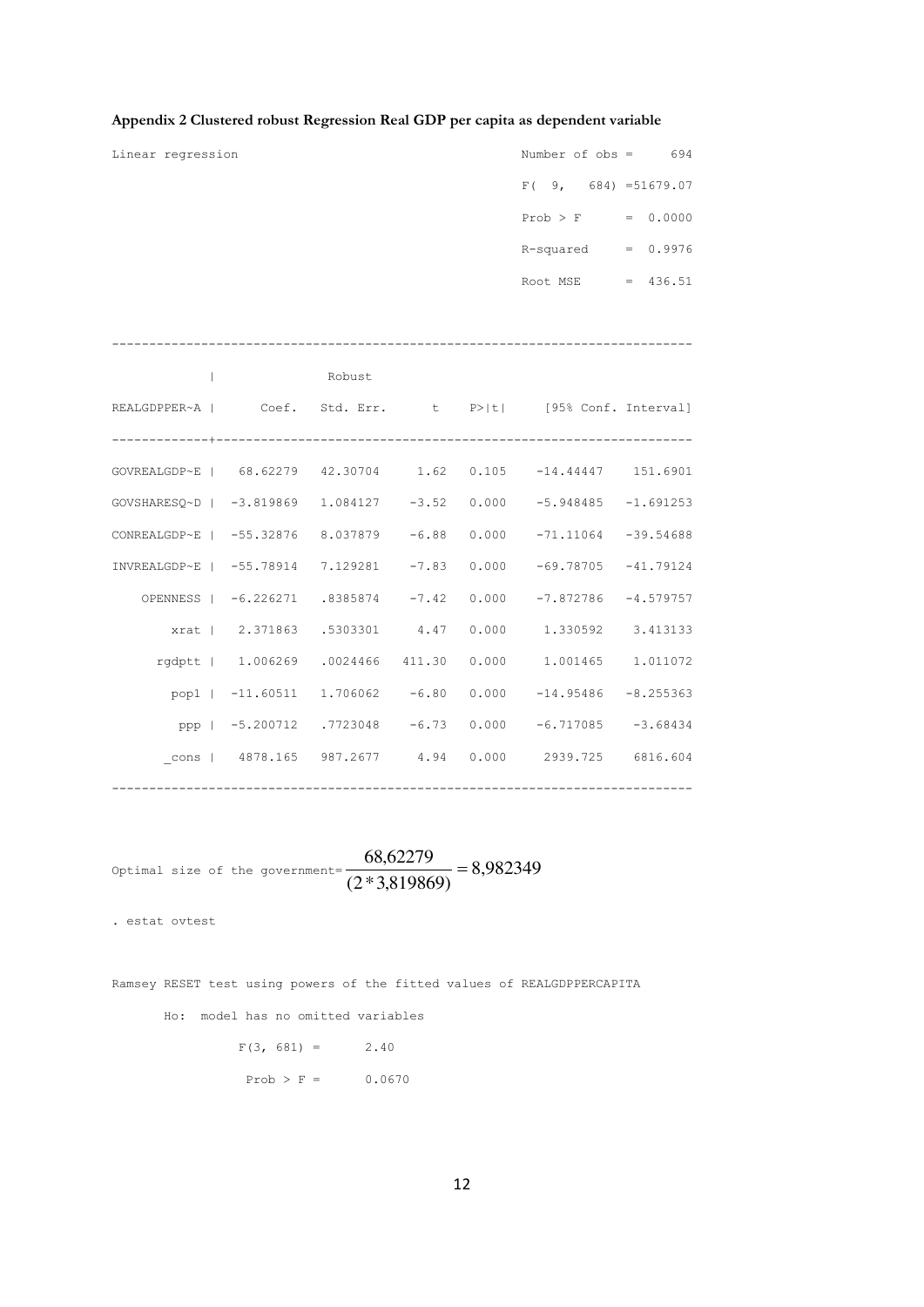| Linear regression                                                 |        |  | Number of $obs = 694$                                         |  |
|-------------------------------------------------------------------|--------|--|---------------------------------------------------------------|--|
|                                                                   |        |  | $F(8, 685) = 56193.99$                                        |  |
|                                                                   |        |  | $Prob > F$ = 0.0000                                           |  |
|                                                                   |        |  | $R$ -squared = $0.9975$                                       |  |
|                                                                   |        |  | Root MSE = $440.25$                                           |  |
|                                                                   |        |  |                                                               |  |
|                                                                   |        |  |                                                               |  |
| $\perp$                                                           | Robust |  |                                                               |  |
| REALGDPPER~A   Coef. Std. Err. t P> t  [95% Conf. Interval]       |        |  |                                                               |  |
|                                                                   |        |  |                                                               |  |
| GOVREALGDP~E   -54.97017 12.02359 -4.57 0.000 -78.57768 -31.36266 |        |  |                                                               |  |
| CONREALGDP~E   -59.97148 7.543113 -7.95 0.000 -74.78188 -45.16108 |        |  |                                                               |  |
| INVREALGDP~E   -57.33537 7.156555 -8.01 0.000 -71.38678 -43.28395 |        |  |                                                               |  |
|                                                                   |        |  | OPENNESS   -6.066464 .8420864 -7.20 0.000 -7.719844 -4.413083 |  |
|                                                                   |        |  | xrat   2.22217 .530325 4.19 0.000 1.180912 3.263427           |  |
|                                                                   |        |  | rgdptt   1.00502 .002357 426.40 0.000 1.000392 1.009647       |  |
|                                                                   |        |  | pop1   -11.8961 1.576968 -7.54 0.000 -14.99237 -8.799827      |  |
|                                                                   |        |  | ppp   -5.191017 .7841655 -6.62 0.000 -6.730673 -3.65136       |  |
|                                                                   |        |  | cons   6156.366 787.851 7.81 0.000 4609.473 7703.259          |  |
|                                                                   |        |  |                                                               |  |

### **Appendix 3 Growth rate of Real GDP per capita as dependent variable**

. estat ovtest

Ramsey RESET test using powers of the fitted values of REALGDPPERCAPITA

Ho: model has no omitted variables

 $F(3, 682) = 3.53$ Prob >  $F = 0.0147$ 

13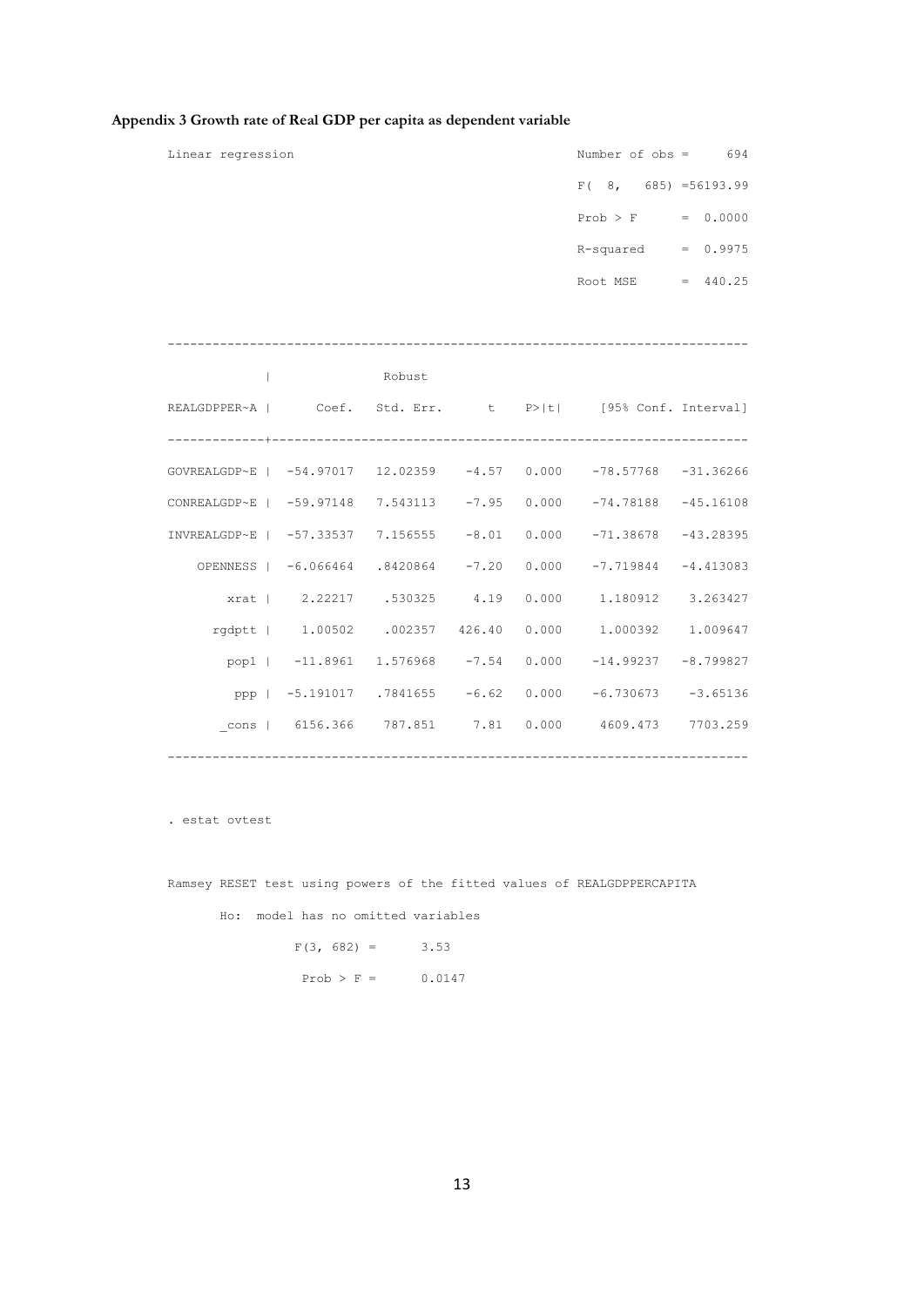|                                                                  | Source   SS df MS                                                                |  | Number of obs = 683 |  |  |                             |
|------------------------------------------------------------------|----------------------------------------------------------------------------------|--|---------------------|--|--|-----------------------------|
|                                                                  |                                                                                  |  |                     |  |  | $F(8, 674) = 15.01$         |
|                                                                  | Model   958.14866 8 119.768583                                                   |  |                     |  |  | $Prob > F = 0.0000$         |
|                                                                  | Residual   5376.94493 674 7.9776631                                              |  |                     |  |  | $R$ -squared = $0.1512$     |
|                                                                  | +-------------------------------                                                 |  |                     |  |  | Adj R-squared = $0.1412$    |
|                                                                  | Total   6335.09359 682 9.28899354 Root MSE = 2.8245                              |  |                     |  |  |                             |
|                                                                  |                                                                                  |  |                     |  |  |                             |
|                                                                  |                                                                                  |  |                     |  |  |                             |
|                                                                  | grgdpl2   Coef. Std. Err. t P> t  [95% Conf. Interval]                           |  |                     |  |  |                             |
|                                                                  |                                                                                  |  |                     |  |  |                             |
| GOVREALGDP~E   -.1133135 .0590718 -1.92 0.056 -.2293003 .0026733 |                                                                                  |  |                     |  |  |                             |
| CONREALGDP~E   -.0557851 .0412452 -1.35 0.177 -.1367697 .0251994 |                                                                                  |  |                     |  |  |                             |
| INVREALGDP~E   .1333061 .0360732 3.70 0.000 .0624767 .2041355    |                                                                                  |  |                     |  |  |                             |
|                                                                  | OPENNESS   .014299 .0048868 2.93                                                 |  |                     |  |  | 0.004 .0047039 .0238941     |
|                                                                  | xrat   .0038683 .0012665 3.05                                                    |  |                     |  |  | $0.002$ .0013816 .0063549   |
|                                                                  | pop   6.14e-06 2.95e-06 2.08                                                     |  |                     |  |  | 0.038 3.35e-07 .0000119     |
|                                                                  | rgdptt   -.0001132 .0000227 -4.98                                                |  |                     |  |  | $0.000 - 0001578 - 0000686$ |
|                                                                  | tt   .0002818 .0006488        0.43        0.664        -.0009921        .0015557 |  |                     |  |  |                             |
|                                                                  | cons   4.65191 4.040022 1.15 0.250 -3.280633 12.58445                            |  |                     |  |  |                             |
|                                                                  |                                                                                  |  |                     |  |  |                             |

. estat ovtest

Ramsey RESET test using powers of the fitted values of grgdpl2

Ho: model has no omitted variables

 $F(3, 671) = 3.66$  $Prob > F = 0.0123$ 

14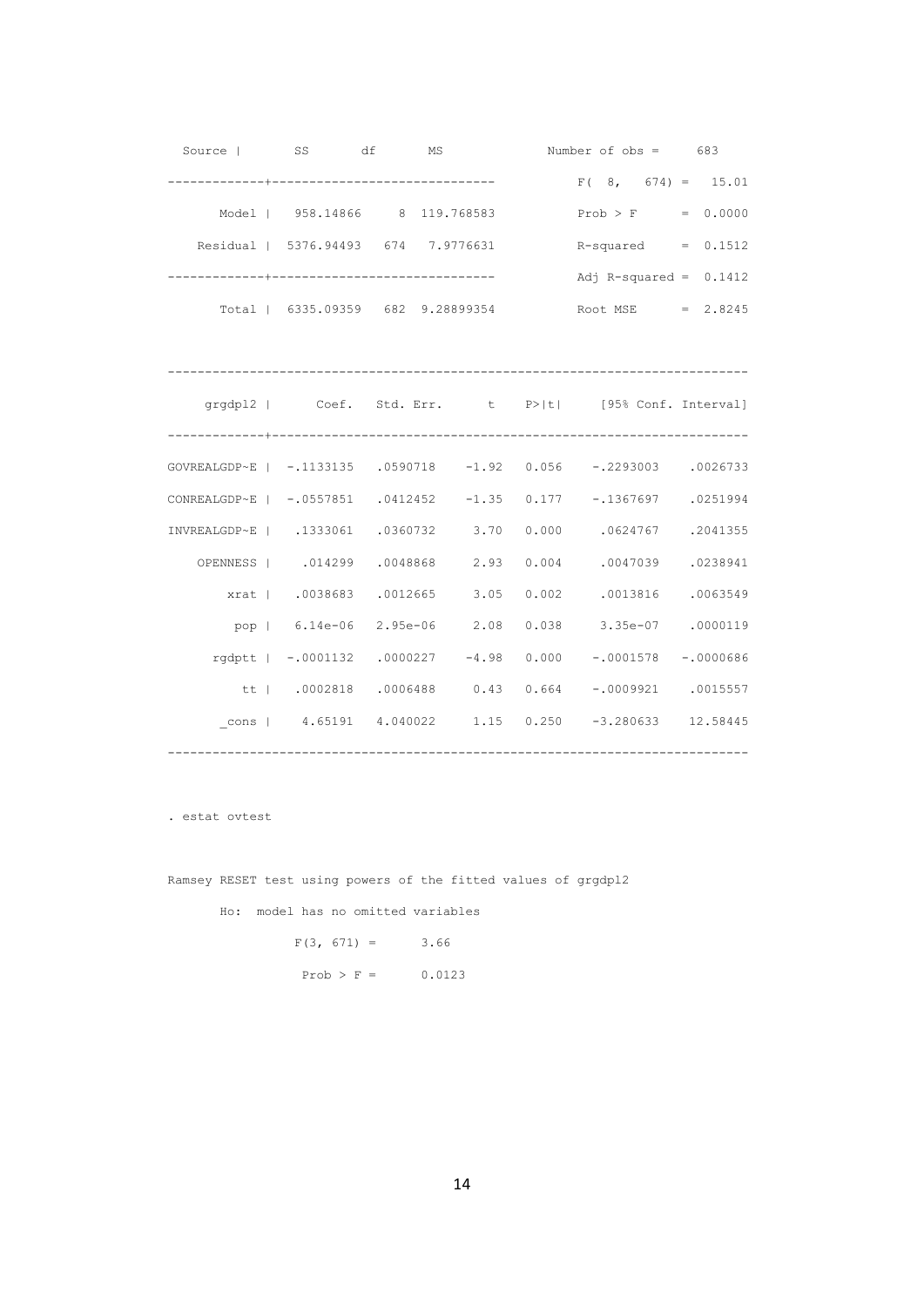### **Appendix 4** Fixed effects estimation

| Fixed-effects (within) regression                                           |                                                                    |                                                   |  |              | Number of obs =                                            | 694          |  |  |  |
|-----------------------------------------------------------------------------|--------------------------------------------------------------------|---------------------------------------------------|--|--------------|------------------------------------------------------------|--------------|--|--|--|
| Group variable: fcode2                                                      |                                                                    |                                                   |  |              | Number of groups $=$ 12                                    |              |  |  |  |
| $R-sq:$ within = 0.9974                                                     |                                                                    |                                                   |  |              | Obs per group: $min =$                                     | 56           |  |  |  |
| between = $0.9948$                                                          |                                                                    |                                                   |  |              |                                                            | $avg = 57.8$ |  |  |  |
| overall = $0.9966$                                                          |                                                                    |                                                   |  |              |                                                            | $max = 60$   |  |  |  |
|                                                                             |                                                                    |                                                   |  |              | $F(9, 673) = 28681.03$                                     |              |  |  |  |
| corr (u i, Xb) = $-0.1477$                                                  |                                                                    |                                                   |  | $Prob$ > $F$ |                                                            | $= 0.0000$   |  |  |  |
|                                                                             |                                                                    |                                                   |  |              |                                                            |              |  |  |  |
|                                                                             |                                                                    |                                                   |  |              | rgdpl   Coef. Std. Err. t P> t  [95% Conf. Interval]       |              |  |  |  |
|                                                                             |                                                                    |                                                   |  |              | kg   66.14722 35.24133 1.88 0.061 -3.048958 135.3434       |              |  |  |  |
| kgsquared   -2.499048    1.02489    -2.44   0.015    -4.511414    -.4866816 |                                                                    |                                                   |  |              |                                                            |              |  |  |  |
|                                                                             |                                                                    |                                                   |  |              | kc   -25.43965 6.524323 -3.90 0.000 -38.25013 -12.62918    |              |  |  |  |
|                                                                             |                                                                    |                                                   |  |              | ki   -37.95461 6.149009 -6.17 0.000 -50.02816 -25.88107    |              |  |  |  |
|                                                                             |                                                                    |                                                   |  |              | openk   -10.40926 1.447341 -7.19 0.000 -13.25111 -7.567418 |              |  |  |  |
|                                                                             |                                                                    |                                                   |  |              | rgdptt   1.027499 .0043421 236.64 0.000 1.018974 1.036025  |              |  |  |  |
|                                                                             |                                                                    |                                                   |  |              | pop1   5.214396 10.3338 0.50 0.614 -15.07597               | 25.50476     |  |  |  |
|                                                                             |                                                                    |                                                   |  |              | ppp   -.7509224 1.261643 -0.60 0.552 -3.228152             | 1.726307     |  |  |  |
|                                                                             |                                                                    |                                                   |  |              | xrat   1.844617 .5050376 3.65 0.000 .8529786 2.836256      |              |  |  |  |
|                                                                             |                                                                    |                                                   |  |              | cons   2144.018 728.7016  2.94  0.003  713.2161  3574.82   |              |  |  |  |
|                                                                             |                                                                    |                                                   |  |              |                                                            |              |  |  |  |
|                                                                             | sigma u   376.28763                                                |                                                   |  |              |                                                            |              |  |  |  |
|                                                                             | sigma e   379.42172                                                |                                                   |  |              |                                                            |              |  |  |  |
|                                                                             |                                                                    | rho   .49585286 (fraction of variance due to u i) |  |              |                                                            |              |  |  |  |
|                                                                             | F test that all u i=0: $F(11, 673) = 21.12$<br>Prob > $F = 0.0000$ |                                                   |  |              |                                                            |              |  |  |  |
|                                                                             |                                                                    |                                                   |  |              |                                                            |              |  |  |  |

Here ki-is investment consumption as % to GDP, kg- is government consumption as percentage to GDP, kc-is private consumption as ercentage to GDP, openk- is trade openness in %, rgdptt-are terms of trade , and pop1 is population.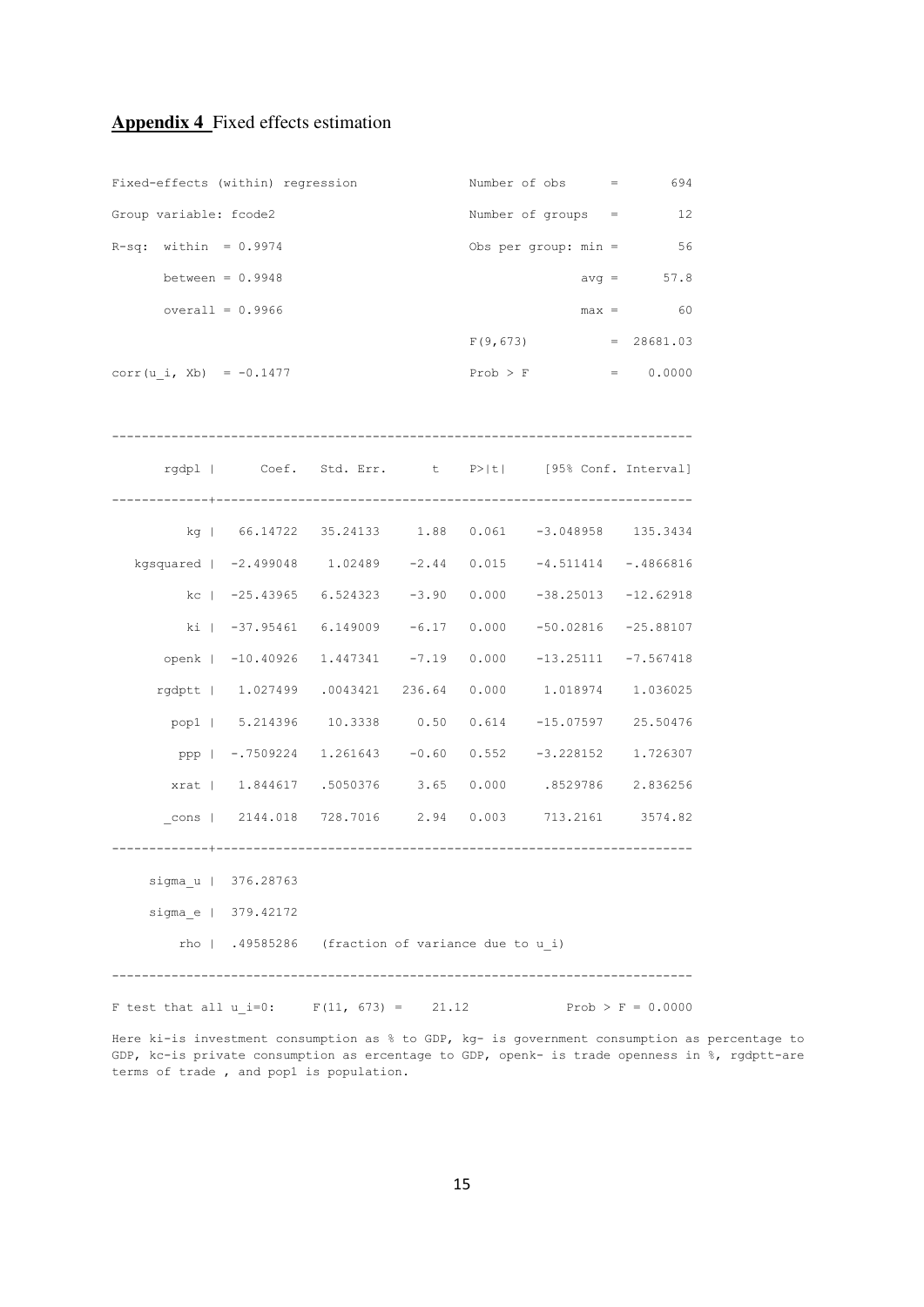### **Appendix 5 Random effects estimator**

| Random-effects GLS regression                                  |  |  | Number of $obs$ = 694                                      |              |
|----------------------------------------------------------------|--|--|------------------------------------------------------------|--------------|
| Group variable: fcode2                                         |  |  | Number of groups $=$ 12                                    |              |
|                                                                |  |  |                                                            |              |
| $R-sq$ : within = 0.9974                                       |  |  | Obs per group: $min = 56$                                  |              |
| between = $0.9969$                                             |  |  |                                                            | $avg = 57.8$ |
| overall = $0.9972$                                             |  |  |                                                            | $max = 60$   |
|                                                                |  |  |                                                            |              |
| Random effects u i ~ Gaussian                                  |  |  | $Wald chi2(9) = 256332.87$                                 |              |
| $corr(u_i, X) = 0$ (assumed)                                   |  |  | $Prob > chi2 = 0.0000$                                     |              |
|                                                                |  |  |                                                            |              |
|                                                                |  |  |                                                            |              |
|                                                                |  |  | rgdpl   Coef. Std. Err. z P> z  [95% Conf. Interval]       |              |
|                                                                |  |  |                                                            |              |
|                                                                |  |  | kg   66.73584 35.38226 1.89 0.059 -2.612102 136.0838       |              |
| kgsquared   -2.825552 1.032548 -2.74 0.006 -4.849309 -.8017949 |  |  |                                                            |              |
|                                                                |  |  | kc   -28.06088 6.373354 -4.40 0.000 -40.55242 -15.56933    |              |
|                                                                |  |  | ki   -39.79737 5.983248 -6.65 0.000 -51.52432 -28.07042    |              |
|                                                                |  |  | openk   -7.964498 1.198611 -6.64 0.000 -10.31373 -5.615264 |              |
|                                                                |  |  | rgdptt   1.019886 .003788 269.24 0.000 1.012462 1.027311   |              |
|                                                                |  |  | pop1   1.505083 10.53671 0.14 0.886 -19.14648 22.15665     |              |
|                                                                |  |  | ppp   -2.598202 1.107924 -2.35 0.019 -4.769693 -.4267106   |              |
|                                                                |  |  | xrat   2.13594 .4834925 4.42 0.000 1.188312 3.083568       |              |
|                                                                |  |  | cons   2466.676 719.0929 3.43 0.001 1057.28 3876.073       |              |
| sigma u   155.00182                                            |  |  |                                                            |              |

sigma\_e | 379.42172

Here ki-is investment consumption as % to GDP, kg- is government consumption as percentage to GDP, kc-is private consumption as ercentage to GDP, openk- is trade openness in %, rgdptt-are terms of trade , and pop1 is population.